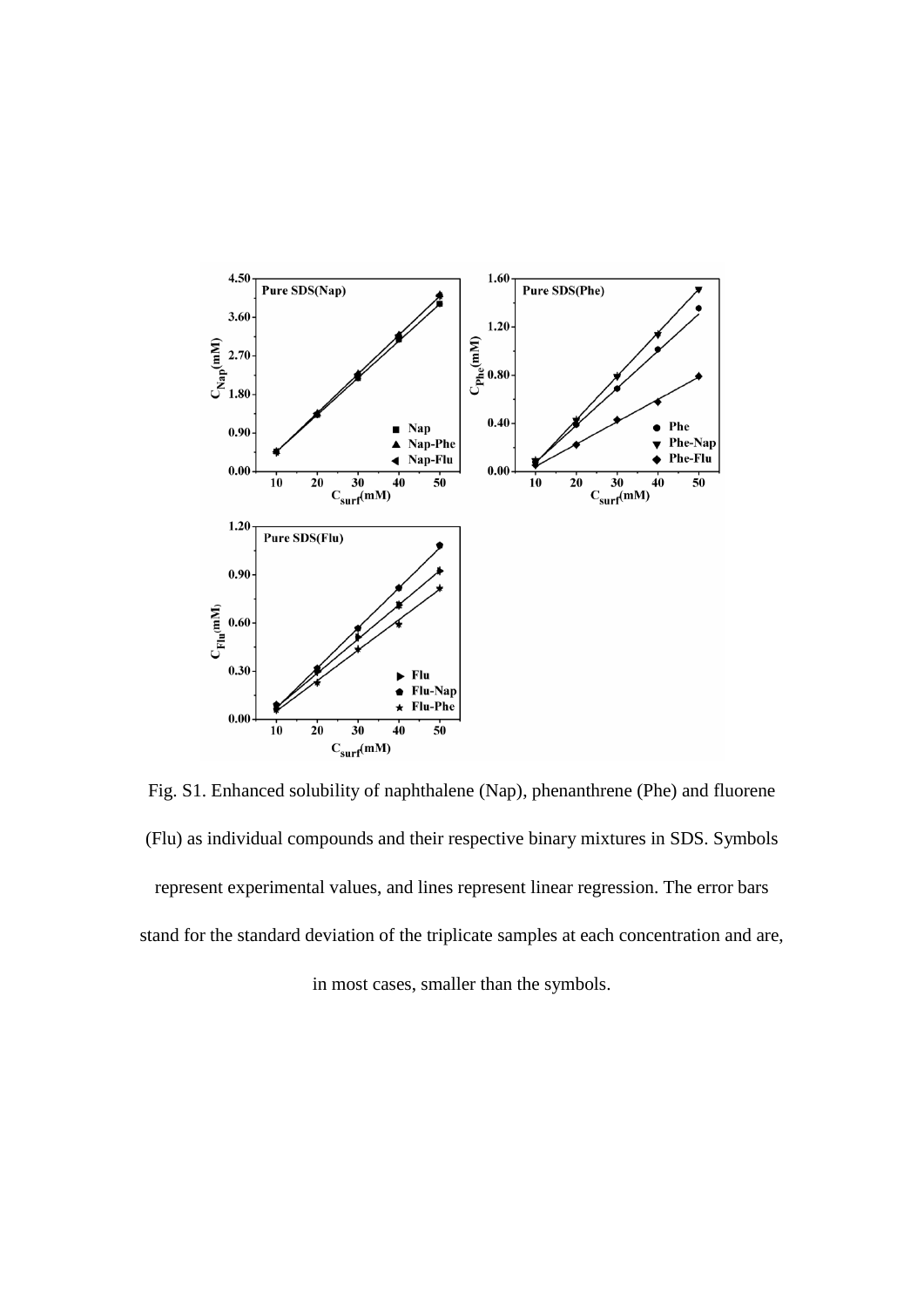

Fig. S2. Enhanced solubility of naphthalene (Nap), phenanthrene (Phe) and fluorene (Flu) as individual compounds and their respective dual mixtures in TX100/SDS (4/1) mixed surfactant systems. Symbols represent experimental values, and lines represent linear regression. The error bars stand for the standard deviation of the triplicate samples at each concentration and are, in most cases, smaller than the symbols.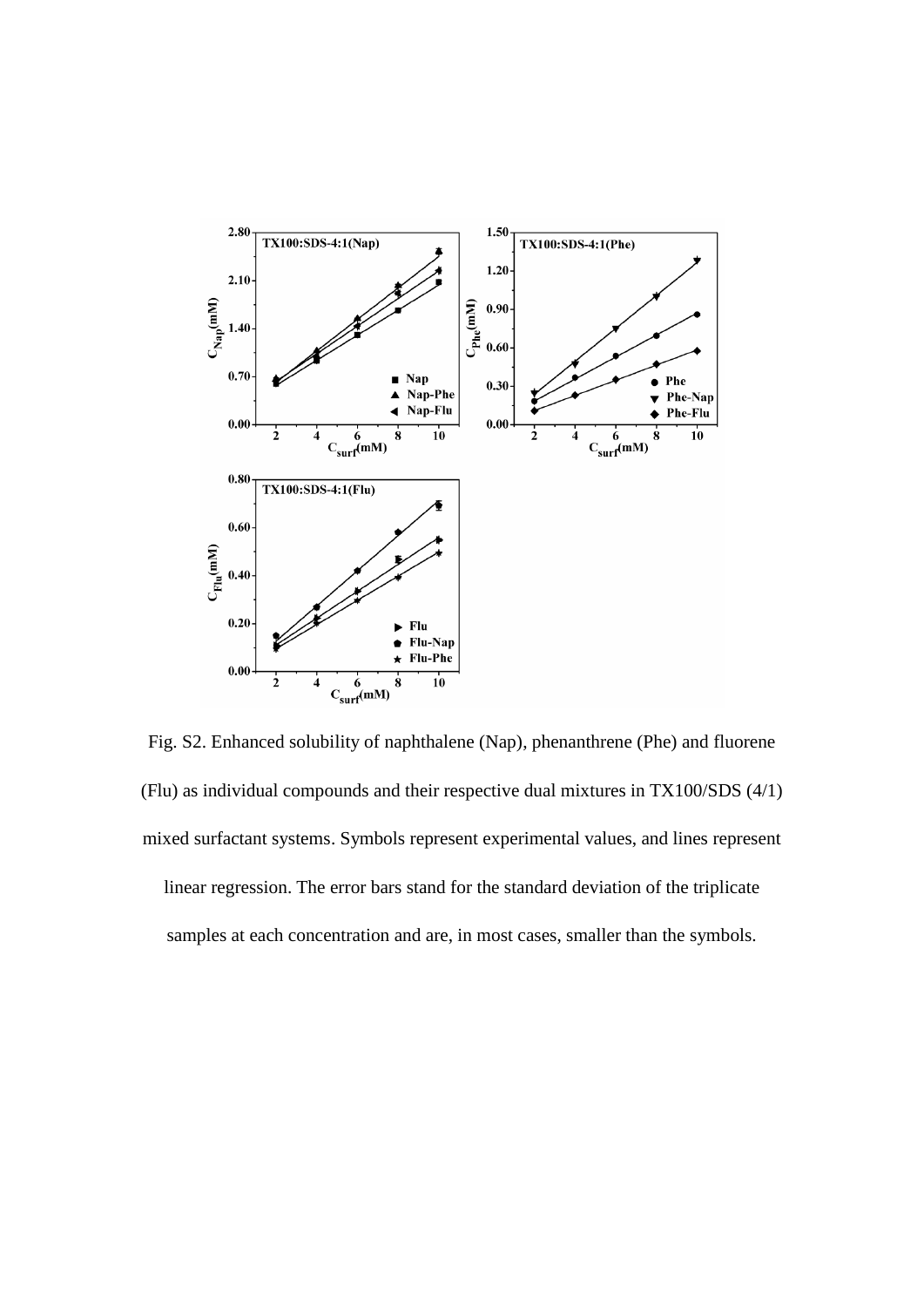

Fig. S3. Enhanced solubility of naphthalene (Nap), phenanthrene (Phe) and fluorene (Flu) as individual compounds and their respective binary mixtures in TX100/SDS (1/1) mixed surfactant systems. Symbols represent experimental values, and lines represent linear regression. The error bars stand for the standard deviation of the triplicate samples at each concentration and are, in most cases, smaller than the symbols.